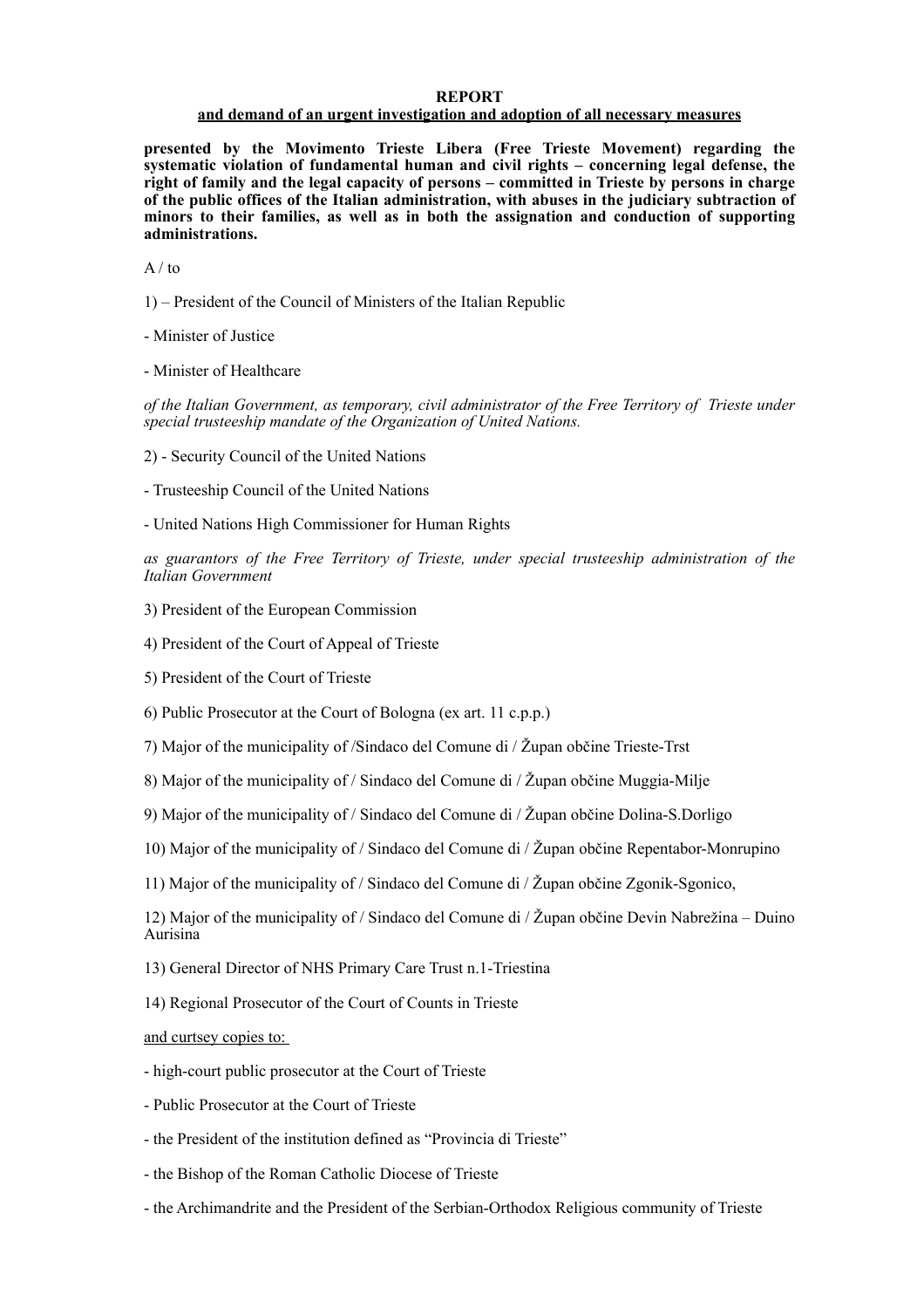- the Archimandrite of the Greek-Orthodox Church and to the President of the Greek-Orthodox Community of Trieste

- the Parrish Priest of the Rumanian-Orthodox Community and to the President of the Rumanian community of Trieste

- the Rabbi and the President of the Hebraic Community of Trieste

- the Imam and the President of the Islamic Community of Trieste

- the President, and through him to the members of the Association of Doctors of Trieste

- the President, and through him to the members of the Association of Pharmacists of Trieste

 $\frac{1}{2}$ 

## **1. Contents of the report.**

In the municipalities of the Territory of Trieste, which is under the administration of the Italian Government, were recorded absolutely enormous percentages – respect to the Italian average – of both subtraction of children to their families in order to assign them to the foster care of the organized, lucrative net of shelter homes and of the subjugation of adults to the *amministrazione di sostegno* (supporting administration) with lead to the radical deprivation of their fundamental human and civil rights (ownership, consent to medical treatment, secrecy of correspondence) and to the assignation of these rights not to their relatives, but to professional, organized lucrative nets of lawyers and other subjects outside the family.

In Trieste, this private business is abnormally fueled taking resources from both public money and from the properties of the persons assisted and their families: this can be prudentially estimated in hundreds of millions of Euro, involving retributions, the provision of goods and services, the trade of estates belonging to the administered persons, as well as public money and other benefits.

This local, anomalous management of youngsters and supporting administrations is also hidden to public opinion, being rather presented as a "laboratory" for a positive, social-sanitarian and judiciary models, to be extended everywhere in Italy.

Both the subtraction of children to be assigned to shelter homes and the subjection of adults to restrictive supporting administration are happening due to the responsibility of the local judiciary, welfare and sanitary structures: when it comes to children, this does also represent a violation of preexisting, as for supporting administration, this takes place through the restrictive application of new, partially illegal, national norms, which were invented and promoted by local systems itself. All these circumstances of abuse revolve on the key role of the *Giudice Tutelare* (Justice in charge of supervising guardianship related cases, from now on: guardianship justice).

The number and percentage exceeding registered in Trieste do not seem to be justified by neither proportional parameters of unsuitableness of the families to maintain children, nor by a real , inferior autonomy of adults and not even by a superior efficiency of these public structures to whose both the management of minors and of supporting administrations are given in charge. The judiciary structures in Trieste, on the contrary, are known to suffer such a lacks of means and personnel staff to make it difficult for them to even fulfill their ordinary duties.

In Trieste, up to now, all reported, documented and verified cases concerning both the subtraction of children and the restrictive supporting administration, lead us to believe that a relevant part of the local measures concerning both sectors present characteristics of abuse, even serious ones.

The cases taken into analysis do actually confirm both the routine of severe – moral and material – abuses compromising the fundamental rights of the children which are taken away, of the administered adults and of their families, as well as the existences of anomalous "markets" involving foster care and supporting administrations.

Such abnormal procedures do as well cause to both the persons and the families which are subjected to these severe, true, recorded psycho-physical sufferance and patrimonial losses, with have devastating, pathogens outcomes such as the loss of civil and personal dignity, economic deprivation, privation of the housing, disaggregation of the family, desperation and induction to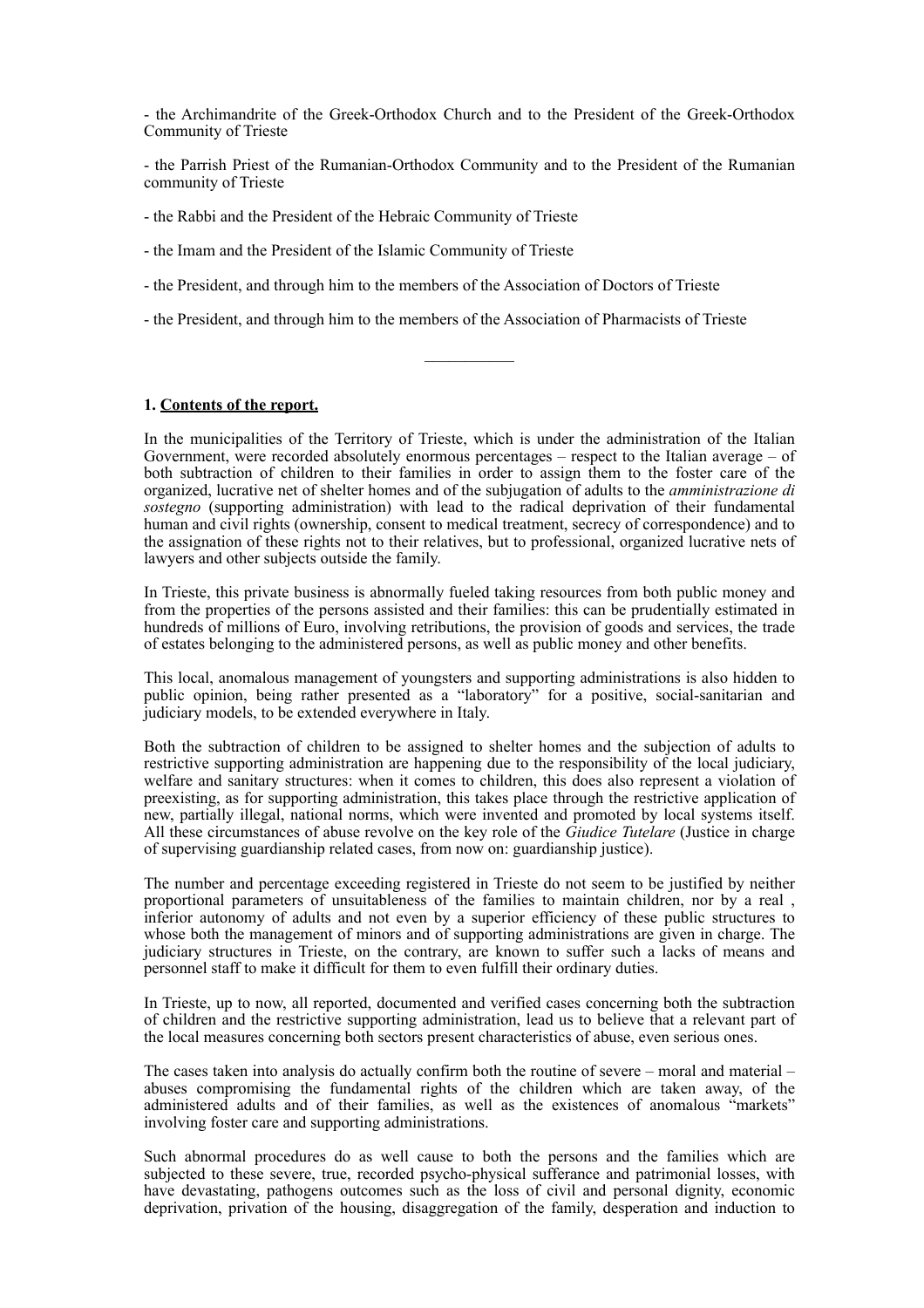commit suicide.

The principal legal rights which are directly harmed – in violation of international right, Italian right and of that of the Territory of Trieste – belong to the categories of fundamental human and civil rights, concerning family and individual dignity, freedom, protection, ownership, consent to medical treatment as well as the secrecy of correspondence.

The examined violations can be fulfilled because of both active and omission behaviors of the judiciary and administrative authorities, which would be in charge of preventing these: this leads to the possibility of charging on them severe moral, civil, criminal (including these for the crimes committed by public officers) administrative and fiscal responsibilities.

In Trieste, the systematization of such violations of the fundamental rights is justified, allowed and covered by a particular political-ideological, cult-like apparatus which has grown within local society up to permeate – even openly – the local public administrations involved in healthcare, social assistance and justice.

Its influence is mainly performed through an increasing control on relevant working places, service contracts and votes, manipulated in order to influence local life on, ad for the social, administrative, political and media level, by even proposing and appointing their own official members in the party lists or supporting their own local politicians and administrators (including these now in charge).

The supporting structures of this apparatus, as well as the its justificatory thesis concerning the violation of both personal and familiar rights, coincides with that of the communitarian, neoinstitutionalizing, post-Basaglia psychiatric wing, which, here in Trieste, has – since a long time – invaded and colonized the leading centers of local healthcare and the of the left wing circles.

Among the confirmations of the harmful power of control held by this party – and of its unlawful covering or both the abuses and the local "trades" involving minors and supporting administrations – there is the evidence that even criminal reports and campaigns of the independent press concerning both single cases and the whole phenomenon, despite being perfectly supported by evidences, have never lead to corrective results, rather, to the exact contrary.

The local, judiciary, welfare and healthcare authorities in charge did, in fact, not react neither by requiting the necessary investigations nor by adopting the needed measures, as they do rather falsely, against evidence defend their own abnormal management of minors and supporting administrations, as well as being defended – or, anyways, not stopped – by local administrations, political parties and by about all the welfare organizations of civil society.

Such multiform collusion, absolutely abnormal due to its nature and extension, creates a well-seen local mechanism of reciprocal increment concerning the numeric, economic and political expansion of the reported abuses, as well as the increasing of the impunity which covers and guarantees these.

So, this is a concretely devastating, environmental feedback, which by now can only be broken by an external intervention, meaning an institutional interventions of the national and international organs in charge of granting legality, human and civil rights in both Trieste and in Italy.

The urgency of our report as well as of our request of intervention is related to the seriousness of the damages caused by the recorded violations, as well as by their constant increasing.

# **2. abuses concerning the subtraction of minors to the families of Trieste.**

The affirmation that Trieste has a relevant numbers of abuses when it comes to the subtraction of minors is founded on the statistic evidence of 2001, showing a constant, abnormal numeral exceeding of their assignation to shelter homes (40% of the Italian national total) as well as on the examination of documentary evidences concerning exemplary, individual cases of severe abuse.

The analysis of this issue requires a preliminary, informative synthesis about the Italian regulation concerning minors.

# **2.1. The competent judiciary organs and their procedures.**

In the Italian regulation, civil, administrative and criminal procedures concerning minors are all assigned to a dedicated juvenile court, which consists in a board of two professional justices and two honorary justices. A prosecution office for the juvenile court is as well instituted in each of these courts.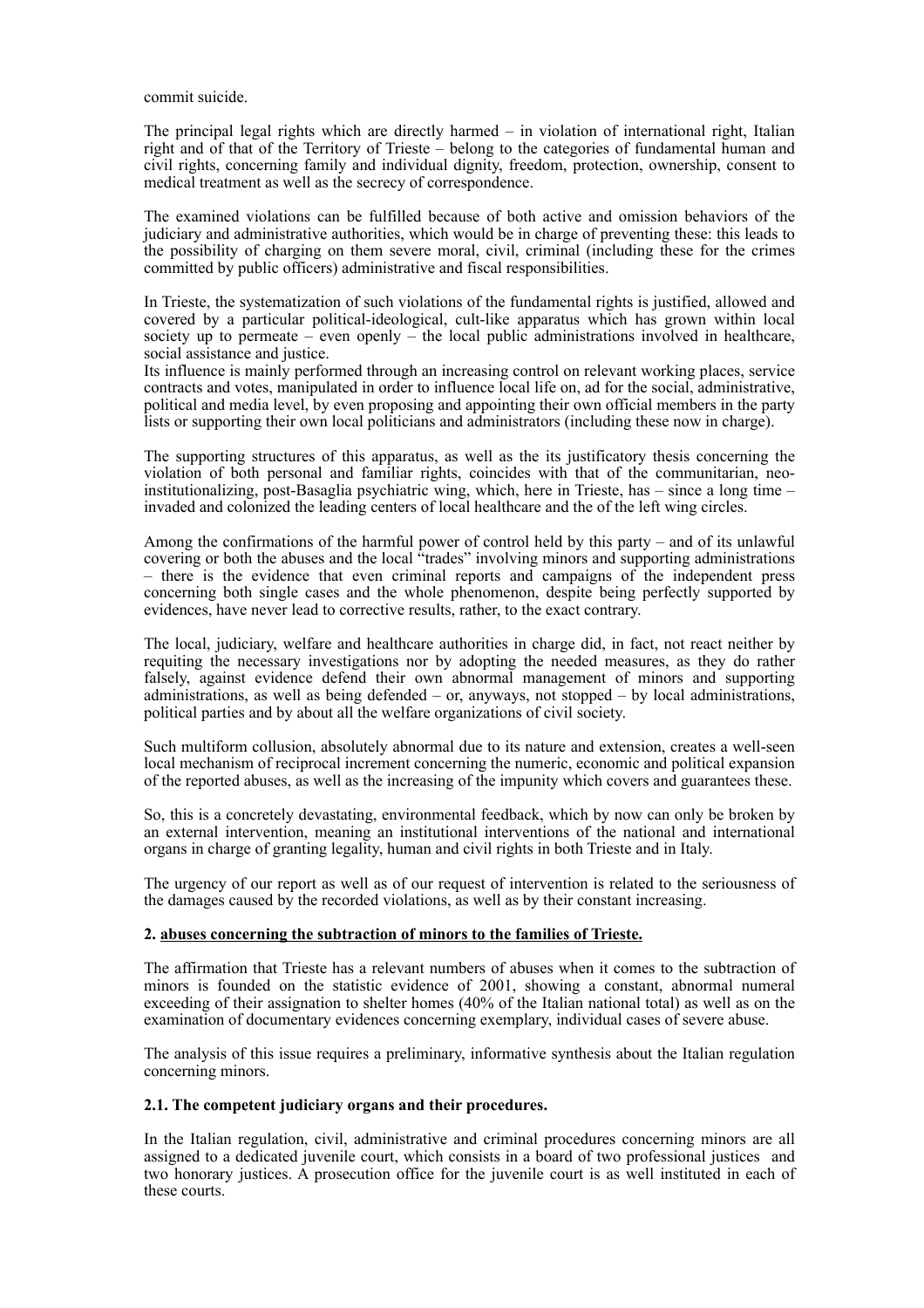Minors are partially concerned by the ordinary Court's activity as well, trough the functions of the Guardianship Justice, which is a magistrate in charge of supervising foster care, trustee and other functions, which are attributed to them by law and, starting from 2004, this magistrate does also take care of supporting administrations, no matter if that involves adults or minors. The operative procedure of the two organs is different as well.

In particular, the juvenile court collegially decides about the adoption of minors through a public judgment, following a decision which fully grants the defense of the interests of both the minor and their family before the court.

Yet, the Guardianship Justice alone decides about the assignation of minors to third parties through a decree, which is not public and at their own discretion: they may require a preliminary investigation, but this does not grant to the parts the defense of their interests before the courts.

# **2.2. The right to (and of) family.**

The Italian legal system establishes and regulates the "Right of the minor to a family" (and so that of the family to include and protect the minor) with law 184/2003 as modified by law 149/2001.

To the person under age, law does, in fact, recognize the right (art. 1) to live, grow up and be educated within their own family, even if that family lives in poverty (in this case, State, Region and local institutions have the duty to help them) and without suffering discrimination for their gender, ethnicity, language, religion, in full respect of the cultural identity of the minor.

Foster care and adoption may then be applied only «*when the family is not capable of taking care to the growth and education of the minor*».

Foster care assigned to third parts (art. 2) is a temporary measure which can only be applied when the minor, despite public help being disposed as recorded above, results «*temporally deprived of a suitable familiar environment*» to ensure them «t*he maintaining, education, instruction and affective bonds* [a child] *needs*».

As for foster care, law shows to prefer assigning it to a family, even betterif that has children under age or, eventually, to a single person and only in absence of these it allows to assign the minor to a «*community of familiar kind*», meaning to a the so called *case-famiglia* (shelter homes).

Up to December 31<sup>st</sup>, 2006, when even this possibility was impossible to satisfy, and the minor was more than six years old, they could be assigned to a public or private foster care institution (orphanage or other) yet, preferably close to the location where their family resided.

Foster care is "disposed" (art. 4) by the local social services and can only take place after the consent of either the parents or the guardian and, if these are missing, after the consent of the juvenile court, once heard the minor to evaluate their capacity of understanding.

But the measure is "executed" by the Guardianship Justice with a decree (non a judgment) and after a preliminary investigation which, as we said, it not public and does not grant the ordinary procedural guarantees to the parts involved.

Adaptability of minors (art. 8) can, on the contrary, be declared only with a public judgment of the Court for minors of the District of the Court of Appeal in which these reside and following a trial with offers ordinary procedural guarantees of legal assistance to the minor, their parents and to eventual other relatives.

The legal conditions which must be investigated in order to declare the adaptability of minors are that they should be in a «*situation of neglect for being deprived of moral and material assistance caused by either parents or relatives obliged to provide that, unless this lack of assistance is caused by circumstances beyond control and of transitory character.*». And this is the case even when minors are assigned to foster care, other family-like communities or to public/private foster care institutions.

The actual adoption, which can be preceded by the so called "*affidamento preadottivo*" (preadoption foster care) dose once again take place after a public judgment following a decision of the juvenile Court and so grants all the ordinary procedural defenses.

Reports (art. 9) concerning a situations of neglect involving a minors can be freely presented by anyone. Public officers, people in charge of public service, the executors of public utility service have, on the other side, the obligation to refer these to the Public Prosecutor at the juvenile courtas soon as possible.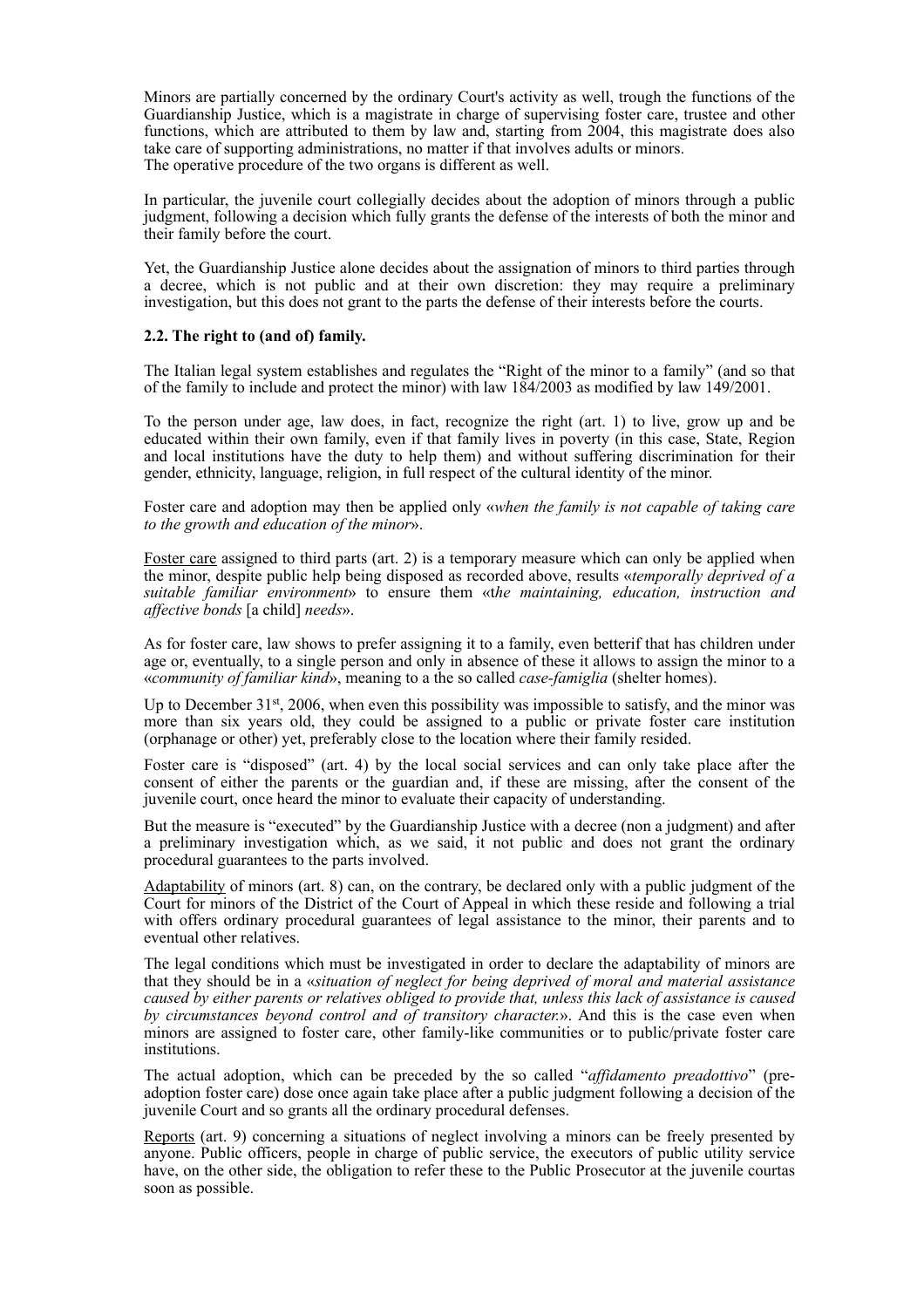## **2.3. Certainties, uncertainties and verifications of the law.**

The declarations of adaptability and adoptions themselves are then allowed by the juvenile court with a judgment and with collective decisions in which the parts are granted – since the real beginning – by a technical defense. So there reasonably is legal certainty.

On the contrary, foster care is decided in force of a decree of the Guardianship Justice, emitted after a preliminary investigation which does usually follow from a report and does not grant technical defense, nor legal certainty to the parts, as well as denying public access the decree itself.

In Italy, the assignation of minors to the about 2000 shelter homes, or to other shelter structures, does also fuel a turnover estimated as more than one billion Euro, revolving around about 20.000 juveniles (newborn, children and teenagers) hosted at a daily cost between 70-80 and 120-150 Euro per day, payed by the Municipalities.

Also, on the contrary to the rest of Europa, in Italy, only 20% of the guests it either adopted or assigned to an actual family or person, despite receiving enough requests to grant this to 50% of them.

This means these structures, along the "system" which fuels them through the judiciary and sanitary-assistance apparatus tend to both maintain the juveniles under their foster care to protect their own incomes, as well as constantly trying to obtain new minors to increase such profit. Also, institutional controls are aleatory, when not nonexistent.

The Guardianship Justice should especially center their internal and external verifications of a correct judiciary governance of the rights of minors when it comes to this kind of procedures.

Also, as reported at point 3, starting back in 2004 a parallel, analogue and as much severe situation developed as for the management of the "supporting administrations", which are once again decided by a decree of the Guardianship Justice.

## **2.4. Extended verification.**

If the internal verification competes to the institutions, the external one is a right and duty of the organizations of civil society, as well as of independent press.

Since the foster care decrees of the Guardianship Justice are not public, the external verification must mainly found on official statistic data, certified and widespread in Italy by the ISTAT, which are grounded on certified sources such as the Ministry of Justice or other trusted institutions.

It results that the Italian Ministry of Justice has given this data to the ISTAT, dividing these per District of Court of Appeal, but only up to 2007. As for the following years, ISTAT had widespread the data for 2001, which had been provided by a public institution in Tuscany (*Istituto degli Innocenti*) and then elaborated on regional basis.

All this statistic data, certified and widespread by the ISTAT show – starting at least in  $2001 - a$ constant, impressive anomaly in the decrees of foster care assigning minors to shelter homes issued by the Guardianship Justice of the Court of Trieste.

# **2.5. The anomaly of foster care in Trieste.**

ISTAT data taken in account are expressed in percentages per 100.000 inhabitants of age under 18 years, on a total Italian population of about 60 million inhabitants. The District of Court of Appeal of Trieste concurs with a residing population of about 230mila inhabitants in the territory of Trieste, and one million in the remaining territory of the Region to which that is annexed.

As for Trieste, the data of 2001, 2002, 2004, 2005 and 2007 shows a percentage of assignation of minors to foster structures (shelter homes and other institutions) amounting to about 40% of the Italian national total, yet, 0% of them were assigned to families.

Even the direct, numeric data for 2011 shows an absolute prevailing of the assignation of children to "foster care services" rather than to families: 428 out of 566.

As for 2006, the year for whose the closing of the main institutes – orphanages – had been disposed, the data of the District of Trieste does, on the contrary, result as never been received by the ISTAT from neither the Ministry nor Minister of Justice by the Court of Appeal of Trieste.

From 2005 to 2007 included, the District of Court of Appeal of Trieste dis also result as having the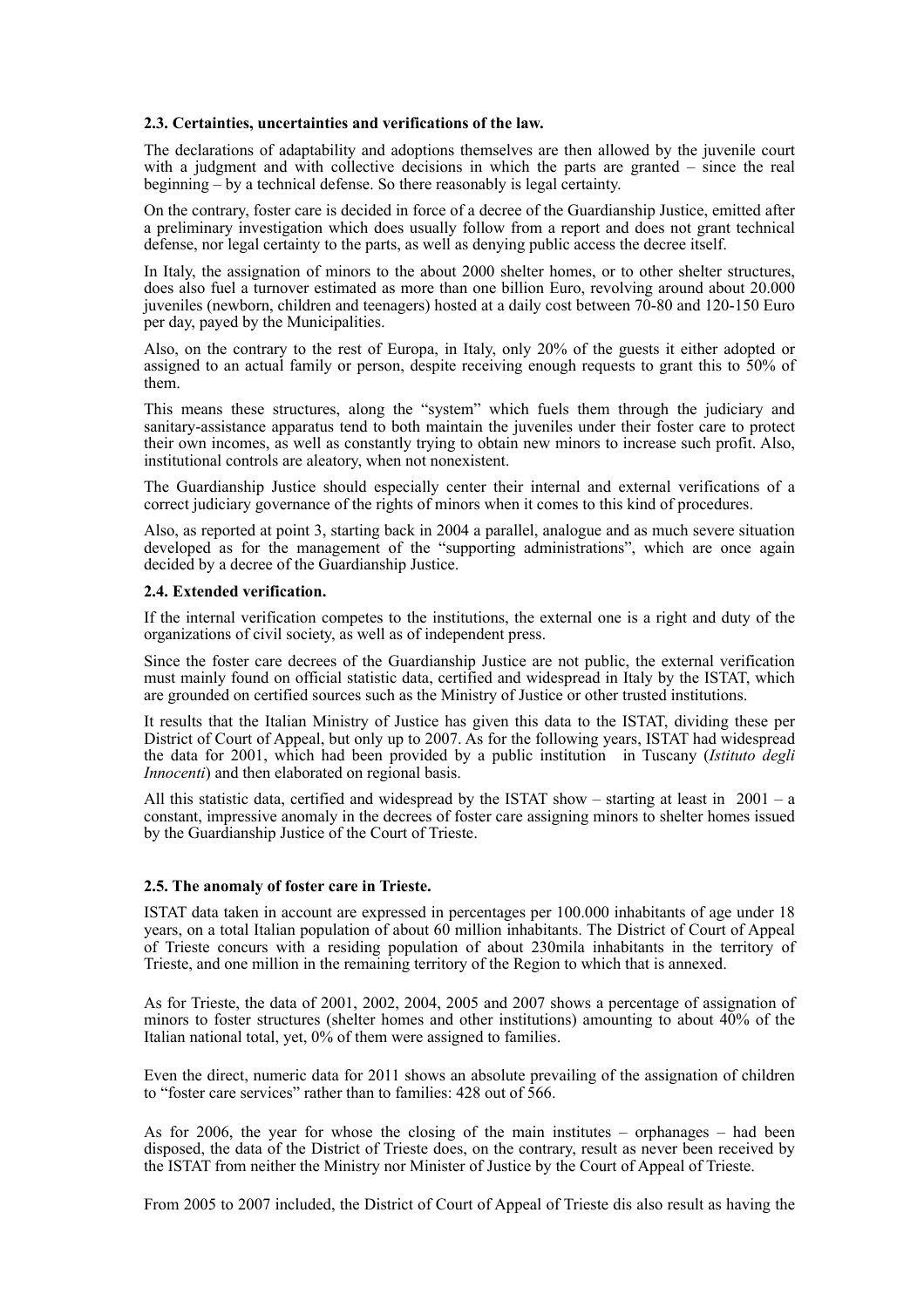national primacy as of ongoing foster care procedures concerning minors.

## **2.6. The evidences of situations of abuse.**

In Trieste, this situation of systematic, unpunished abuse concerning the judiciary-assistential and sanitary subtraction of minors to be assigned to the net of shelter homes does also result proven by two main evidences:

**a)** the extraordinary, numeric exceeding of the measures – even more alarming if taking into account the particular oldness of the population of Trieste – which is not justified by objective evidences of an equal, as much extraordinary, unsuitableness of the families or efficiency of the judiciary-assistanciary-sanitary structures of Trieste;

**b)** the fact that documented, severe cases of abuse show the emerging of systematic, planed aspects – not occasional ones – modeled on the same operative, ideological pattern which happens to be the same of the abuses recorded as for supporting administrations which, as for minors, can be summarized as follows:

−starting with their own or with a third part's initiative, one or more assistance, sanitary or police agents report to a justice the necessity to take a minor away from their family, yet, either malicious or without malice, such reports happen to be untrue;

−the analysis of such reports confirms the ideological tendencies of these agents to arbitrarily condemn family as a negative structure and to rather subtract children respect to helping their relatives to keep them;

−the subtraction may involve either only children or one or more brothers and sisters, even at different times;

−the Guardianship Justice fulfills the measures requested by these agents without correctly verify, by consultation the parts, the contents of the reports they received;

−families with economic issues are then unable to defend themselves and if they react, they end up being subjected to further abuses and, if they have more children, either social assistants take them away as well or threaten to do that in future;

−if the family is able to efficiently defend itself, local authorities of different kinds – assistance, sanitary or the police – resist through systematic, arbitrary insults or by covering their first responsibilities with new abuses and, by doing so, they consume and exhaust the economic and psychological resources, ad well as the cohesion, of the minor's family;

−in the meantime, the minor grows up in the trade-market of foster care of either shelter homes or other institutions which gain profit from their benefits, otherwise, if declared adoptable, the minor ends up fueling the trade-market of adoptions;

−this unjustified separation from the family provokes deep sufferance and clear, as well as certifiable, severe psycho-physical damages, devastating both the minors and their parents, as well as other relatives eventually involved (brothers, sisters, grandparents, other relatives).

In Trieste, among the exemplar, ongoing cases of abuse which are causing severe, objective damages to both the minor and their family, we recorded that of E.P., a newborn girl which – back in 2006 – has unlawfully been subtracted to her parents with both cheat and violence, without the subsistence of the legal conditions required for that, only to be then forced to grow up, up to now (2014) with different guardians, in spite her family tenaciously spending all its energies and economic resource to get her back, obtaining, up to now, only that their daughter has not been declared adoptable.

Among the exemplar, ongoing cases of abuse, we do also want to recall that of the step-by-step subtraction, performed along with threatens, of many children to a local businessman, once again, without offering to them the subsistence of the required legal defenses.

# **3. Abuses in the Italian supporting administrations.**

The institute of "*amministrazione di sostegno*" (supporting administration) has been introduced in the Italian judiciary system – modifying the Code of Civil  $law -$  and in addition to the per-existing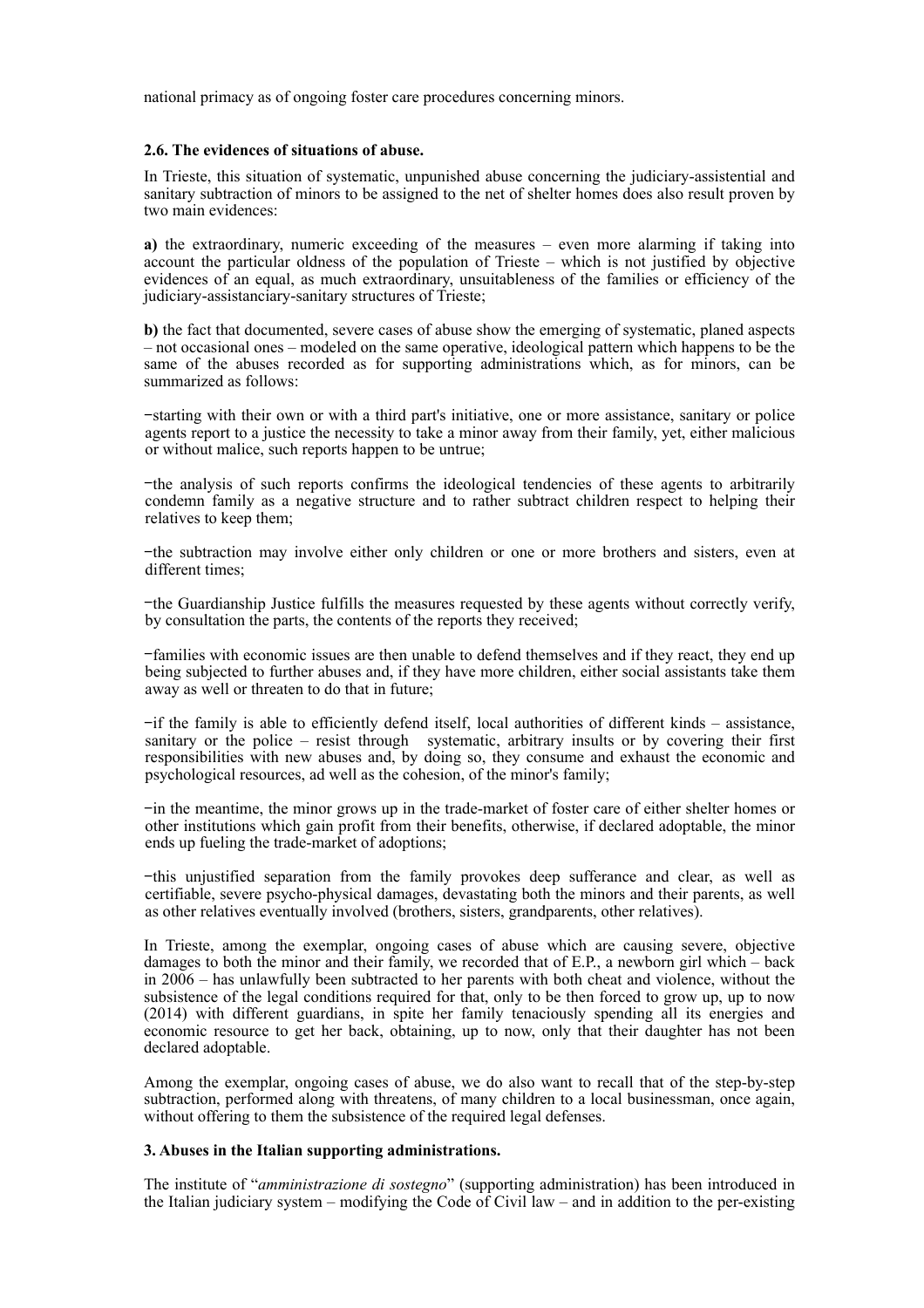institutes of *interdizione* (interdiction) and *inabilitazione* (incapacitation), with national law n. 6/2004, which results to be an invention of the politicized, judiciary-psychiatric environments of Trieste, active in the above mentioned, local management of minors as well.

The creators and promoters of supporting administration have falsely presented it to both the legislator and public opinion as a form of assistance for minor disabilities which is more delicate, human and respectful to a person than the measures of interdiction and incapacitation are, implying that is destined to substitute them if these result either excessive or unjustified.

In facts, law 6/2004 introduces in the governance of the disability of adults a mechanism analogue to that which already allows the above mentioned abuses in the foster care of minors.

This happens because the law has created a new juridical institution which, just like the assignation to foster care of minors, is activated at discretion of the Guardianship Justice without offering the guarantees of right of attorney and publicity (which, on the contrary, are granted in the the trials concerning interdiction and incapacitation), introducing unconstitutional norms as well as making it possible to use it as *de facto* interdiction to subtract, without defenses, adult persons to both normal life and their own families, granting enormous profits and power to the newly established structures.

This second role is the application – just like favoring the subtracting of minors to their families in order to assign them to lucrative structures – of the theories, methods and needs of the already mentioned communitarian, new-institutionalizing, post-Basaglia psychiatry wing which has taken over and has been conditioning since a long time the sanitary, welfare and political-administrative management of Trieste.

This well-known, ideological psychiatric wing has, since a long time, turned to politics, reverting the dis-institutionalization of Basaglia by creating diffuse welfare structures, which, in order to remain in function, must both obtain and maintain an increasing numbers of adults and minors, through a pharmacological, psychological and material addiction, leading these in a state of slavery disguised as a form of help.

As for minors, this reduction to addiction-slavery is put in action depriving them of the right to a family; as for adults, they are deprived of both the fundamental rights of a person and their properties using a predatory variation of the supporting administration. This system is disguised with both judiciary and semantic cheats, such as defining as "beneficiary" the administered person which actually is a victim.

# **3.1. Professed intention of the supporting administration.**

The professed intentions of supporting administration are declared both as the reason of introductory law n. 6/2004 and in the new, specific norms which were introduced by that in the Italian Code of Civil law.

In fact, the theory behind this introductory law affirms, at article 1, n.1,that «*The present law has the finality to protect, with the less limitation possible to their legal capacity, these people which are completely or partially deprived of their autonomy when it comes to the fulfillment of daily-life functions, through either temporary or permanent supporting interventions.*»

The liberality of the principle formula «*with the less limitation possible to their legal capacity*» is only an illusion, since it actually introduces an indeterminably when it comes to "*possible*" which is extended to legitimate – as we are about to report – extreme, normative limitations as well.

The normative apparatus actually opens (artt. 404, 405, 406, 407 and following, c.c.) affirming that the goal of the new juridical institution if that of offering the assistance of a "supporting" administrator to the person «*which, due to the effect of an infirmity, meaning an either physical or psychical impairment, remains in the impossibility, even partial or temporary, to take care of their own interests*».

So, these hypothesis includes, and without apparent reason, even mentally capable subjects, which, as such, if realizing they need an administrator or another representative/mandatary are already allowed to appoint that through the specific ordinary instruments of the Code of Civil Law, without needing further judiciary procedures.

Yet, the norm concerning supporting administration reserves the appointing of the administrator to the Guardianship Justice, either following a willing request of the interested person or that of its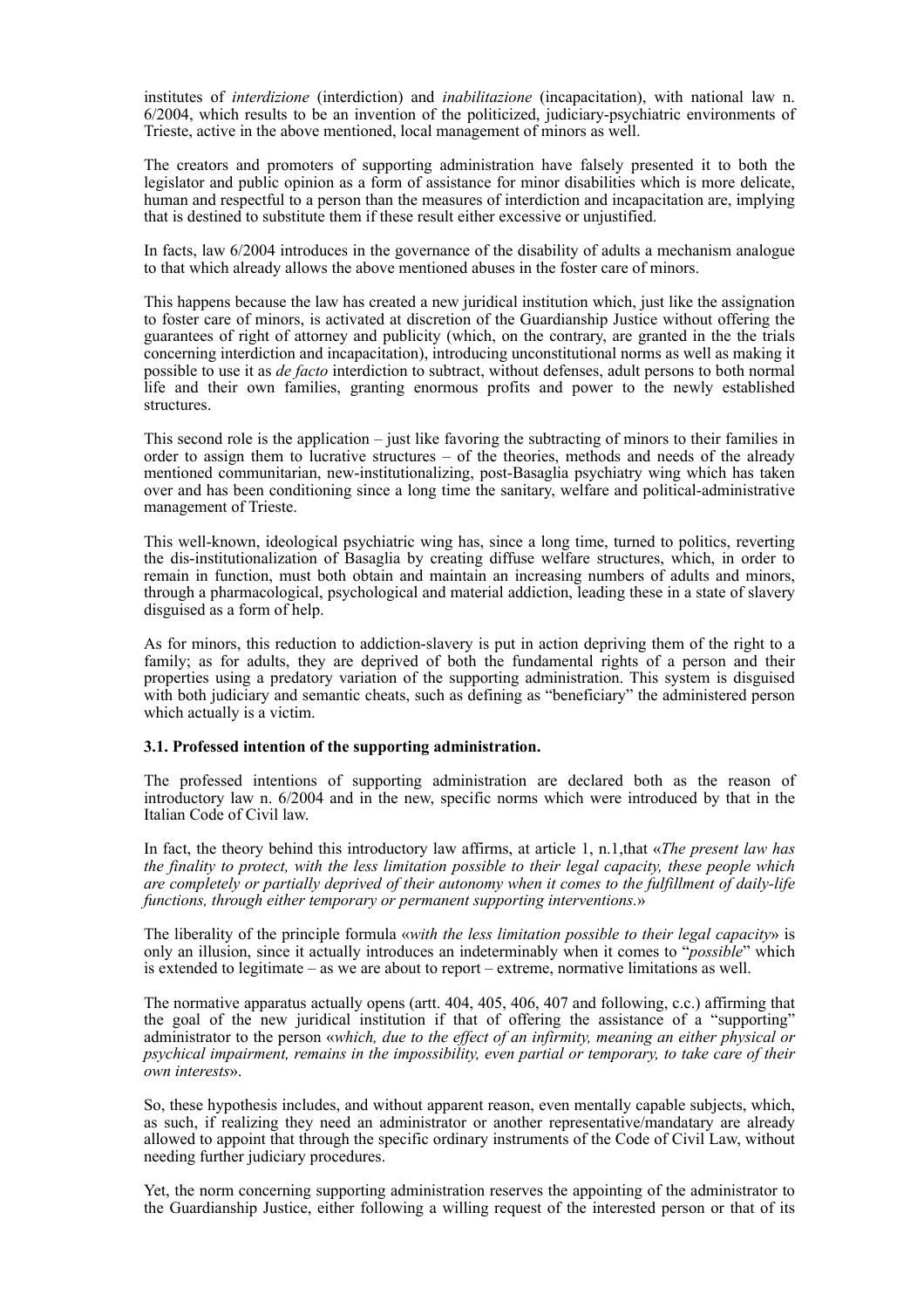relatives, their guardian or trustee, but even that of the public prosecutor or sanitary-social operators which takes care of the person.

Also, the Guardianship Justice, as we already stated, does not perform this act with a judgment, but with a simple decree and holding the maximum discretionary power as for the preliminary investigation, since the specific norms do only require him to hear the person to be administered and the proposers to gain some information and to fulfill only the investigations they considers to be needed.

# **3.1. Distortion of right with constrictive goals and effects.**

This preliminary, apparently correct, normative framework of supporting administration does, on the contrary, contain a substantial, severe distortions of right which responds to the needs and leading to the effects mentioned above, which seem – as evidently as surprisingly – to have not been noticed by the Italian legislator and which can be summarized as:

# **a) Lack and fundamental guarantees of the trial.**

Supporting administration is, no matter what, a constrictive legal procedure which limits the rights of the person, transferring these to an administrator appointed by the Justice, exactly as in interdiction to the guardian, and as in incapacitation to the trustee.

But interdiction ed incapacitation do offer all the constitutional judiciary guarantees – included technical defense – during the consultation with the parts, a public judgment and other peculiarities.

On the contrary, supporting administration takes place with a decree in regime of willing jurisdiction, without neither granting technical defense during the consultation with the parts nor the publicity of the decision. This means it does not offer the fundamental guarantees of the trail and this alone constitutes a compromising, unconstitutional lack.

This unconstitutionality does became even more certain and obvious in these cases in which the legal procedure does not take place prior request and according to the will of the person to be administered, rather, by that of third parties or even against this person's will as well as when the decree does not transfer to the supporting administrator minor, executive proxies, but the exclusive exercise of the fundamental rights of the person they are going to administer (administration of their properties, decisions concerning healthcare, reception of their correspondence) as it happen in the judgments concerning interdiction and incapacitation.

So, because of those reasons, the logical and juridical presupposition for the constitutional and absolute legitimacy of supporting administration are that the legal procedure takes place due to the initiative and according to the will of the person to be administered, without subjecting them to the limitation of the fundamental rights typical of interdiction and incapacitation.

Yet, Italian law disposes the opposite of that, determining an inadmissible, radical damage to the right of attorney, which results in a further unconstitutionality of the norm.

# **b) Uncertainty and arbitrary extension of the requirements of application.**

The requirements of application for both interdiction and incapacitation are limited by law (artt. 414, 415 and following; Code of Civil Law) to the permanent incapacity of a certain person to completely or partially take care of their own interest deriving from conditions of severe and habitual non-autonomy, which are certain for being clinically certified as well as precisely identified: both complete or partial mental infirmity, prodigality, habitual abuse o either alcohol or drugs, the conditions of blindness or that of being deaf and mute since birth without a sufficient education to overcome that.

On the contrary, the requirements to apply supporting administration are referred, as mentioned above, to a definition of a category which is not only new and different, but controversial and ambiguous as well, since it is nor clinic nor juridical an it does also levels different, generic situations, even omitting to explain their needed treatment differences.

In facts, the enunciated "*impossibility*", even partial or temporary, to take care of one's own interests because of an undifferentiated plurality of non-precised reasons which range from a psychic disability to any kind of infirmity and physical impairment, does actually associate random categories of non-autonomy which do not coincide with the classical judiciary category of incapacity, as well as not being associated between each other nor from the logical-judiciary side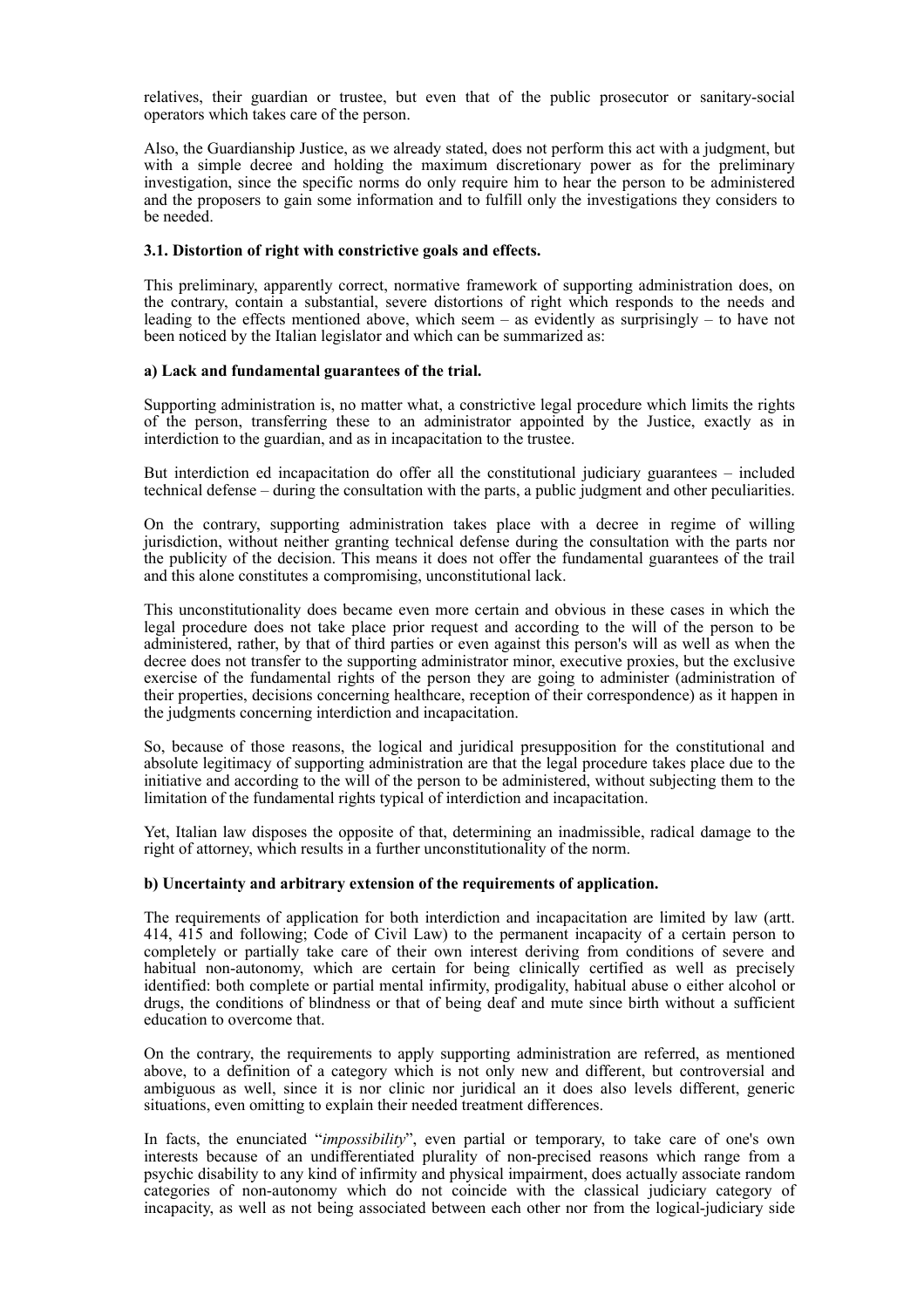nor from that of practical assistance.

The following, ulterior attorney uncertainties could be only corrected if integrated with norms recognizing to the psychically capable person the right to chose their supporting administrators, as well as forbidding the justice from assigning to the supporting administrators these powers which are exclusive either of interdiction or incapacitation when justified by an regular state of psychic incapacity, not by physical handicaps.

On the contrary, the norm concerning supporting administration, unconstitutionally denies even to capable subjects the right to appoint their own administrator, allowing as well the justice to assign to the supporting administrator all the powers typical of interdiction and incapacitation.

## **c) Violation of the freedom concerning the choice of the supporting administrator.**

The norms concerning the appointment of the supporting administrator expressly deny (art. 408, comma I and II Code of Civil Law) the constitutional and natural right to effectively appoint one's own administrator or to annul this appointment even to psychically capable persons, either during the legal procedure or after that.

The will of the person to be administered is actually taken into account only if they had previously chosen their supporting administrator with either public act or confirmed private deed «*in prevision of their eventual, future incapacity»*. Meaning their future, permanent psychic infirmity, whit would – on the contrary – lead to either interdiction or incapacitation. Also, the justice is non even required to execute the will of the person to be administrated if they believe there are some imprecise «*serious reasons»* to derogate that.

This way, even a capable person is prevented – in unjustified, illogical and anti-constitutional violation of their civil rights – to enforce their previously existing right to appoint by themselves an ordinary administrator, alternative and in exclusion of the supporting administrator, subtracting themselves to the action of the Guardianship Justice.

Once again, the norm itself does not require, but only invites, the Guardianship Justice to preferentially and «*when possible»*, appoint the subjects which are, by nature, more suitable for this role: the non-separated spouse, the settled live-in lover, the father, mother, son or daughter, the brother or sister, a relative within fourth grade or a persona rightfully designed by the formerly living parent through their last will, public act or confirmed private deed.

So, the norm does explicitly superimposes the discretionary power of the Guardianship Justice to both the will of the capable person and the helpfulness of their relatives or eligible cohabitants, up to extend that to the faculty of excluding even the "favorable" subjects mentioned by the law itself without providing any criteria or reasons. This violates not only the will of the capable person, but even the bonds and rights of actual and factual family.

The norm itself (art. 408, IV comma) dose as well perfection this exportation of the rights of the person and family making the discretionary power of the Guardianship Justice absolute by extending it to the faculty «*when recognizing this opportunity, and in case of designation of the interested person in a case of serious need»,* to always appoint any "other eligible person" as supporting administrator, no matter if that is an individual or a public/private institution, which essentially means a social utility structure.

#### **d) Arbitrary extension of the powers of interdiction and incapacitation**

The direct norms concerning supporting administration do also present it (art. 429 c.c.) as an alternative or substitution to the measures of interdiction and incapacitation.

But among the adjournment of the applicable norms, an opposite disposition was inserted (art. 411, IV comma, Code of Civil law) which surreptitiously and contradictorily assigns to the Guardianship Justice even the personal, unconditioned power to extend to the administered person ("beneficiary") «*determined effects, limitations or decays, as set by the legal disposition concerning the interdicted or incapable person*». And, since this regulation does not exclude any of these, it includes all of them, fraudulently leveling the relevance of supporting administration to that of interdiction and incapacitation, yet, without offering the defenses related to these two procedures.

This way, the normative system allows the Guardianship Justice to surreptitiously – and at their own, absolute discretion – use supporting administration even in order to subject a capable person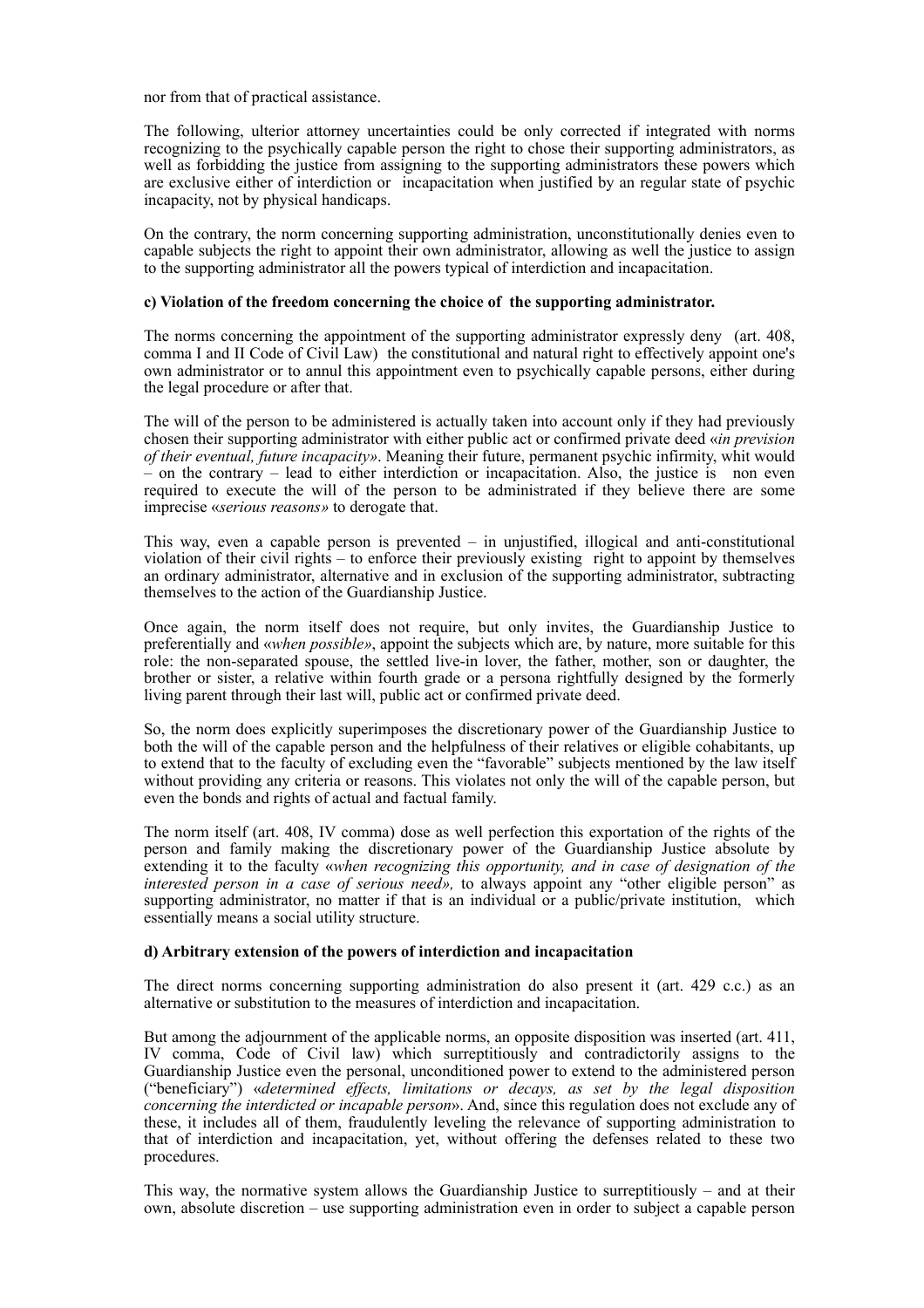to a factual interdiction or factual incapacitation, imposing that by force, in unconstitutional violation of their rights of defense and choice of the administrator, as already emphasized.

To this – yet inadmissible – faculty of the Guardianship Justice concerning the legal procedure required to establish supporting administration, should have at least, correspond an obvious carefulness in the administrative management as well as the gratuity of the functions of supporting administrator, which belong to the sector of public assistance, as well as a wider control as for the buying and selling and other acts concerning the governance of the properties belonging to the administered person which are assigned to the administrator through exclusive powers.

On the exact contrary, Italian law allows the supporting administrator to gain a massive profit, once again decided at discretion of the Guardianship Justice, as well as reducing – rather than increasing – the controls concerning the financial operations of the administrator when it comes to the property of the person they are administering.

# **e) The personal profit of the supporting administrator and their assistants.**

As for the compensation of the supporting administrator, the disposition concerning the applicable norms refers (artt. 37 and 411 Code of Civil Law, comma I) the role of guardian, which states the gratuity of this duty, yet, it does also allows the Guardianship Justice, «*considering the entity of the patrimony and the difficulty of administration»*, to assign to the guardian, or, in this case, to the supporting administrator «*a rightful compensation»* as well as allowing them to be helped «*by one or more payed persons*», all of this at the expense of the patrimony of the administrated "beneficiary".

This way, the law lays the clear and completely inopportune presuppositions for the development of conspicuous turnovers at the expenses of the administered people.

# **f) Reduction of the controls concerning fiscal operation involving the property of the administrated person.**

The disposition concerning applicable norms (art. 411 cc.. I comma) does also recall artt. 375 and 376 cc concerning the guardian and subjecting their financial operations – Involving the good of the person under guardianship – to the authorization of both the Court and the opinion of the Guardianship Justice. But the norm concerning supporting administration eliminates the control of the Court, assigning this authorization to the Guardianship Justice alone.

This absolutely illogical reduction of financial controls gains a clear and alarming meaning in these procedures in which the Guardianship Justice appeals to the possibility of arbitrarily assign to the supporting administrator the powers of either a guardian or a trustee, bringing once again that person out of the control of the Court.

# **g) Prevention of further defenses.**

The appointment of an external supporting administrator entitled of the powers of interdiction does as well prevents the administered person from defending themselves through legal actions from the abuses of their own administrator. This happens since the administered person would have to ask permission to their administrator to act against them, as well as asking the very administrator to appoint and pay a lawyer and, finally, to appear in front of the court and testify against themselves.

And the administered person subjected to such restrictive bounds cannot even prevent the supporting administrator from neutralizing their protests or oppositions by having them subjected with force to both sedatives and reclusion in psychiatric asylum.

#### **h) The lacks in the personnel staff and means to control the managements.**

Despite Italian Courts notoriously suffering of such a lack of personnel staff and means to compromise the fulfillment of their ordinary duties, law n. 6/2004 omitted to provide these with the personnel staff and supplementary means needed to properly manage the new juridical institution of supporting administrations.

This omission, so severe and evident that it does not seem to be coincidental, equals to prevent both the close examinations and a proper, real controls of the Court as for the issue and management of the control administration.

#### **i) Summary of the effects of this distortion.**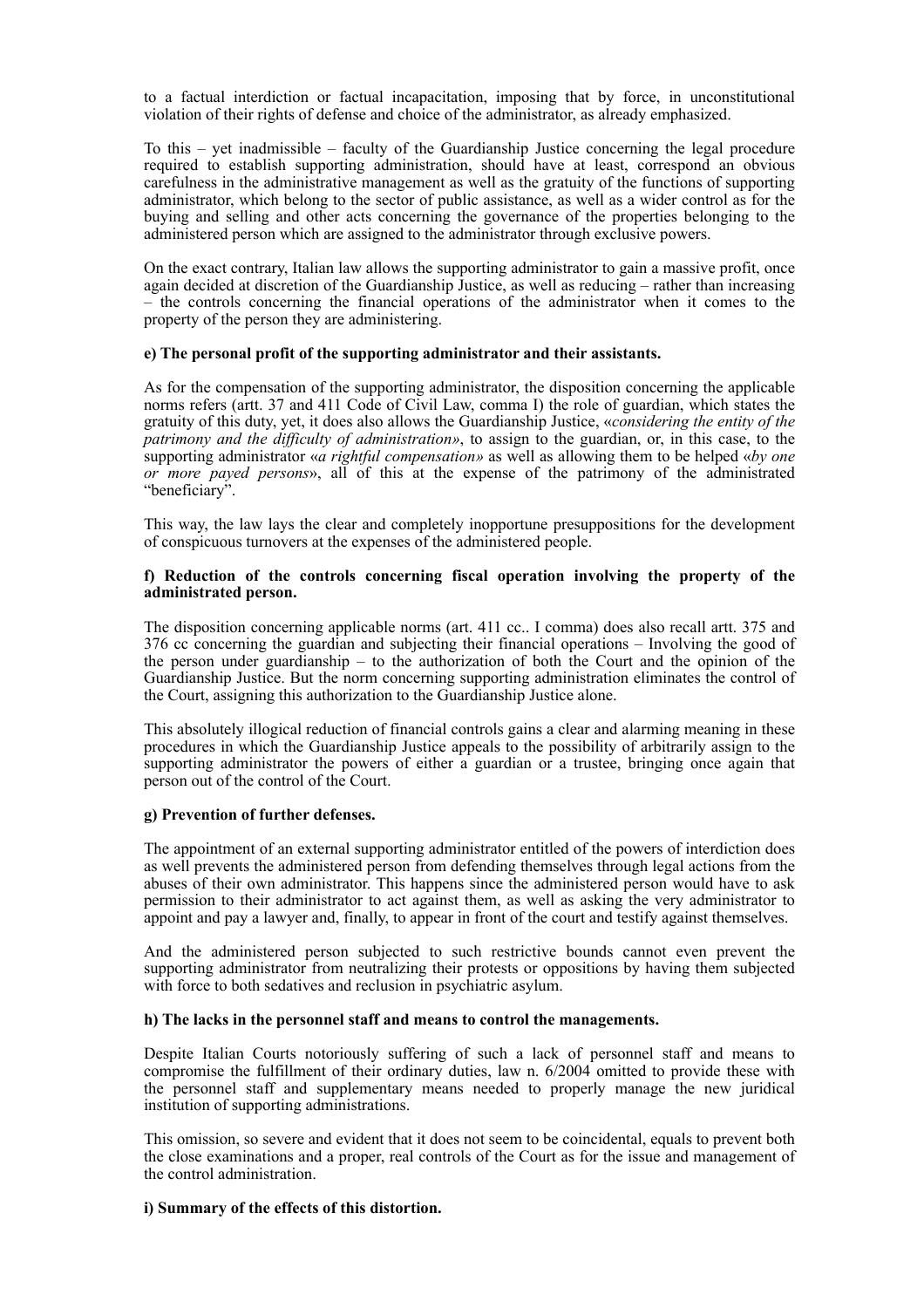Because of what stated above, there is no doubt that the Italian legislator either did not perceived or did undervalue the fact that, with law 6/2004 on supporting administration they actually approved a text on two levels, composed by a main, legitimate and opportune disposition in with is inserted a secondary disposition which, on the contrary, is unconstitutional and it allows severe abuses.

The main, legitimate disposition can, in fact, offer the normal assistance of a supporting administrator, as for ordinary needs, to the person experimenting either merely physical or minor psychic handicap which cannot nor has to be assisted through interdiction or incapacitation. And this is what indubitably happens in the cases in which the Guardianship Justice gives a correct and wise application of the main disposition only.

While the secondary disposition, meaning the system of distorted norms analyzed above does, in substance, allow the Guardianship Justice to unconstitutionally, *de facto* subject a psychically capable subject to interdiction as well ad denying, against their own will, the procedural safeguards concerning technical defense during the consultation with the parts, separating them from their family, depriving them of the fundamental rights of property, consent to medical treatment and to receive correspondence, transferring all these rights to an external "system" of professionalized supporting administrators (lawyers, accountants) and social-assistential or psychiatric structures annexed to that, which gain supply by making profit from both public money and the property of the administered person, subtracting these to them as well as to their family.

The non-publicity of decrees does also prevent anyone from verifying the exact number and identity of the subjected persons, to know the kind of delegated powers, as well as to quantify and verify the buying and selling – and the identity of the primary and successive purchasers – of the real estates belonging to the administrated persons.

So, this professional "system" does tend (just like when it comes to the foster care of minors) to generate and absorb within its turnover (through instrumental reports sent to the Guardianship Justice, often taking advantage of either their unawareness or professional imprudence, as well of their overload of work) the maximum quantity possible of persons and good to administrate.

This is how the number of supporting administrations has increased out of measure and control: by the agreement – either with or without malice – of the Guardianship Justice.

This is exactly what has happened and is happening, not out of a coincidence, in Trieste, mainly by the action of that same environment which conceived the double-binding regulation of supporting administrations, imprudently approved by the legislator with law n. 6/2004.

The analysis of the declaration of the principal inventor of this law, Triestine professor of private law Paolo Cendon, does as well confirm the main objectives of this law consisting in the systematic application of the secondary disposition, following a peculiar, ideological vision of "*espropriazione comunitaria*" (communitarian expropriation) of both life and personal properties of the administered persons in hostility to both families and these social facilities which do defend the values of person and family.

# **3.2. The abuses in supporting administrations of Trieste**

The situation of  $-$  up to now  $-$  unpunished and systematic abuse in the judiciary-assistencial and sanitary management of supporting administrations happening in Trieste results to mainly damage elderly persons, but even youth and adult ones, as long as these benefit of good incomes of real estates, and it is characterizes and confirmed by the following specific evidences:

**a)** Since supporting administrators are not appointed with a public judgment, but with a decree which remains reserved, the number, nature and incomes concerning the measures can only be reconstructed putting together the news coming from the press and official declarations which, anyways, confirm enormous numbers and alarming future previsions.

According to the declaration and public notices we were able to collect, in early 2014 the supporting administrations in Trieste would have already been more than 4000, 57% of these being assigned to lawyers, 18 % to other strangers and only 25% to relatives.

From this data, we can assume the interdiction-like measures are at least 2000, which, on an average of about 5.000 euro of yearly income per each administered person would mean a turnover of 10 millions Euro for the bills of lawyers alone, yet, it seems that some lawyers received by the Guardianship Justice dozens of appointments as well, which would grant to them yearly incomes ranging from 100.000 and 200.000 Euro. Anyways, these sums are taken from the properties of the administrated persons.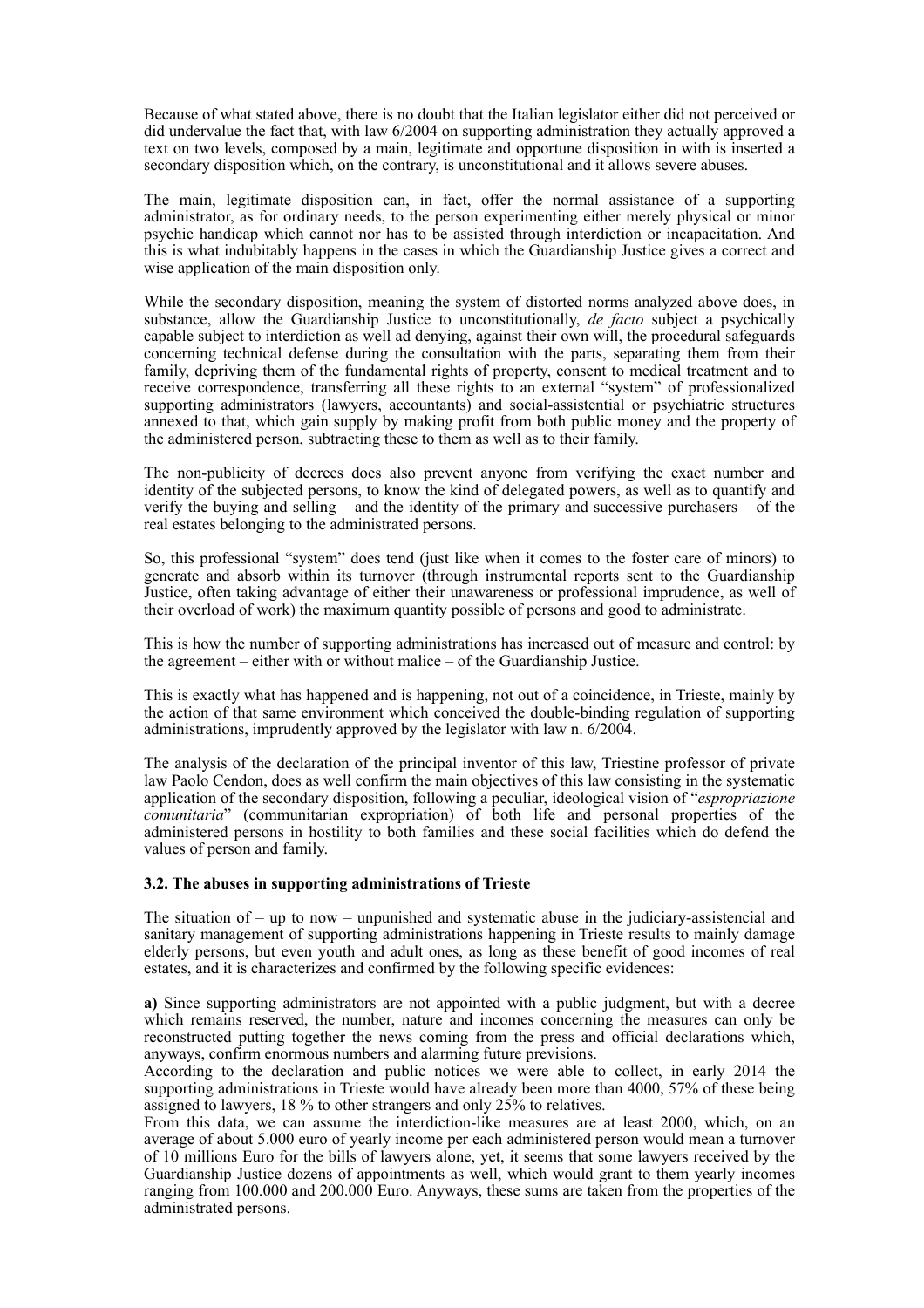During the first phase of the law's application, from 2004 to 2009, justice Carlesso seems to have issued more than 1300 measures, revealing to the press her objective to reach 25.000 persons "*in a condition of partial disability, of impossibility to move and to take care of themselves*". This number corresponds to about 10% of the residing population of Trieste (236.000 inhabitants) and to 50% of these in the age of retirement, meaning older than 68 years.

**b)** The Court of Trieste suffers a lack of both personnel staff and means, even when it comes to ordinary duties. In detail, the guardianship office results as having to manage, with one only employer, thousands of files for interdiction, incapacitation and supporting administration, while the role of Guardianship Justice is assigned to magistrates which are mainly busy with other judiciary functions.

**c)** For this reason, it appears unreasonably imprudent, if not daring, the professional behavior of these local magistrates which, in a short span of time, have collected such an high number of measures of supporting administration to became unable to exercise any suitable control on these, neither personally not through the already insufficient structures of the Court.

The exceeding number of supporting administrations in Trieste had also been addressed during the opening ceremony of the new *anno legale* (legal year) by the previous President of the Court, Arrigo De Pauli, yet, there has not been any suitable, corrective measures following that.

The starting and the increasing  $-$  in Trieste and from Trieste  $-$  of the system of interdiction-like supporting administrations, mainly assigned to lawyers, took place as long as doc. Gloria Carlesso was in charge of the duties of Guardianship Justice (2004-2010), mainly by her own initiative and under the protection of the "father" of the law, prof. Paolo Cendon.

To the Carlesso management do also belong the first, documented cases of severe abuse, including a suicide case and the criminal reports related to it, with, up to now, remain without positive responses. The duties of Guardianship Justice have then been divided between more magistrates and with different outcomes, yet, all of these are entitled of different duties as well (Antoni, Carnimeo, Picciotto, and others).

**d)** At the same time, and to sustain the abnormal impulse of justice Carlesso as for interdiction-like supporting administrations, in Trieste has been constituted – with public sponsorship – an association of supporting administrators mainly composed by young lawyers or apprentices and by some accountant, which are the favored receivers of an even high number of appointments, meaning the receivers of the consequent profits as well.

These "professionalized" supporting administrators use the money of the people they assist in order to, once again, fuel suppliers of goods and services chosen by themselves, often expensive ones, as well as selling the administered person's real estates – usually at a lower price respect to that either the owner or their relatives would chose – while the control of the Guardianship Justice on such expenses remains little more than symbolic, still unsuitable, and it remains this way even when it comes to the respect of the dignity of the administered person.

This way, supporting administration has became a kind of anomalous local industry which, at the expenses of an increasing number of assisted persons, offers consistent earnings to young professionals with scarce or no other works, fueling professionals and enterprises connected with them, as well as offering to the real estates market good prices, even disputable ones.

**e)** As recalled above, the requests to appoint "professionalized" supporting administrators holding exclusive powers on the goods, healthcare and correspondence of the administered persons hits people owning good incomes and/or real estates, as well as resulting essentially required by some sanitary, psychiatric and social operators.

**f)** A relevant part of the economic benefits to the third parties involved in "professionalized" supporting administrations goes to the so called "s*trutture intermedie*" (intermediary structures) which offer psychiatric-social assistance, having multiplied up to constitute a strong lobby even when it comes to political and electoral power in Trieste.

**g)** The professionalized organization of supporting administrators and of these local institutions supporting that does also take care of an intense campaign of commercial publicity, misguided as social assistance, in order to increase supporting administrations, presenting these as a beneficial judiciary institution that must be applied with the maximum intensity and extension.

To take care of this propaganda, the organization and its supporters recur to the press and other media, info points for the citizens, publications and meetings with magistrates, authorities and social, psychiatric and sanitary operators, as well as to other promoting and accreditation activities.

The organization does also perform an intense campaign in order to gain spying and reports concerning persons to eventually put under supporting administration, inviting even neighbors, family doctors and pharmacists to perform such reports.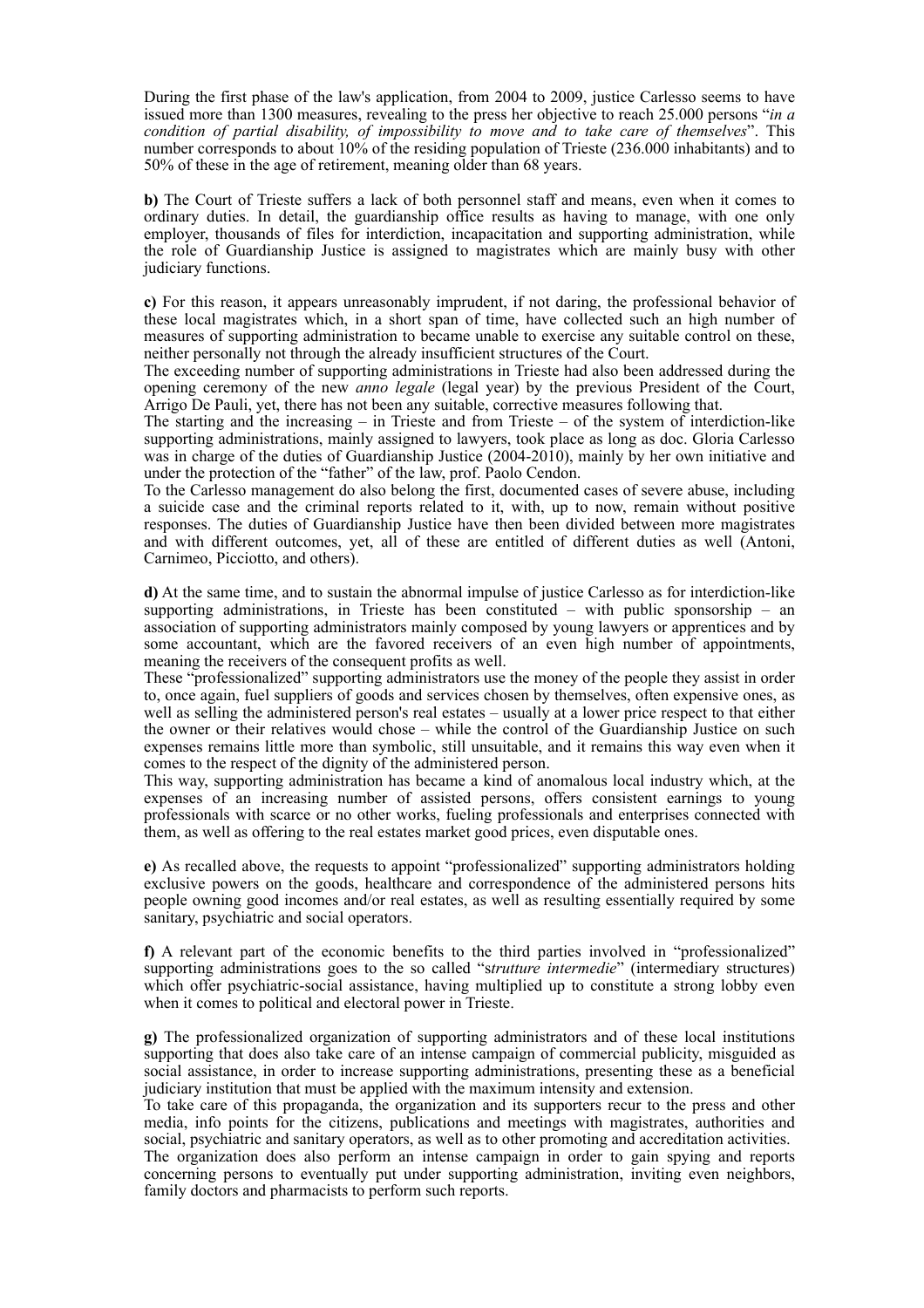**h)** from the specific, documented cases, a typical operation schema emerges, which is ideologically identical to that already reported as regarding to abuses in the foster care of minors, which as for supporting administrations can be summarized with the following main characteristics, which do not necessary apply to all cases:

−the person does – at least – benefit of good financial resources and/or they own a house.

−the request for supporting administration is presented by psychiatric or social operators, through reports which represent – against evidence – the person as being incapable to take care of themselves and their eventual family as unsuitable or unworthy of the duty of supporting administrator;

−the justice accepts this picture as real without further verification, and the action of the public prosecutor is merely formal;

−the justice hears the person to be administered either at the Court or with an invasive visit at their domicile;

−if the person to be administered opposes to this procedure, they are taken either by force or by deception by psychiatric operators, subjected to heavy pharmacological sedation and, eventually, confined in a psychiatric asylum, with or without the order of a TSO (*Trattamento sanitario obbligatorio*/Obligatory Sanitary Treatment), which is deliberated by the Major on demand of psychiatric operators, yet, without needing a verification of the foundation of the requirement itself;

−the justice appoints as supporting administrator a young lawyer or accountant, giving to them exclusive powers as for the goods, the choice of healthcare and the correspondence of the administered person, preventing that from even hiring an attorney;

−the supporting administrator avoids contact with the person they are administering, as well as reducing their monthly income to about 300 Euro, keeping and using the remaining part as their own compensation, as well as for administrative expenses, conduced with different criteria from these of a good family person, by hiring agencies and people chosen by themselves;

−as soon as the administered person's financial resources are about to be exhausted, the supporting administrator requests and obtains by the justice to sell the properties of the administered person, usually their house or that of their eventual family, through a private deed, either with or without onerous verifications and debate, which, if taking place, are once again conduced by people chosen by the administrator;

−if the relatives of the administered person oppose to that, they are taken out of the way being subjected themselves to supporting administrator with the same procedures;

−if the administered person doesn't give up on living nor commits suicide, they are recovered and confined in a sanitary (psychiatric or socio-assistential ) asylum, where they are reduced in an often irreversible condition of addiction, and their eventual family ends up being devastated.

In interdiction-like supporting administrations both the action of the justice and of the supporting administrator dose then cause an objective – often radical and dramatic – worsening of the living conditions of the administered person and of their eventual family, ranging from the induction to death or suicide, to destroying their living conditions on both moral and patrimonial side.

The first suicide cases to be known and informally acknowledged by the Court itself (justice Carlesso) is that of young Giulio Comuzzi, on February 28th, 2007.

Among the exemplar cases of abuse which are both proven and perfectly documented, having caused objective, highly serious damages to the administered person and to their family, there is one for which, after three years of serious judiciary action, the written request presented by the administrator-lawyer has obtained that the Guardianship Justice (Carlesso) revoked her own appointment decree, recognizing the administrated person as capable, autonomous and dissenting both at the beginning and during the three years of his *de facto* interdiction, meaning that had illegally been imposed to him. The request to proceed with the revocation is subscribed and accepted by both the Justice and the public prosecutor, yet, he did not lay a criminal charge despite the serious abuse of whose the very act is both an evidence and a written confession.

Are to be considered exemplar even other cases in which is been possible freeing from interdictionlike supporting administration others persons/families as well, which were unlawfully and illicitly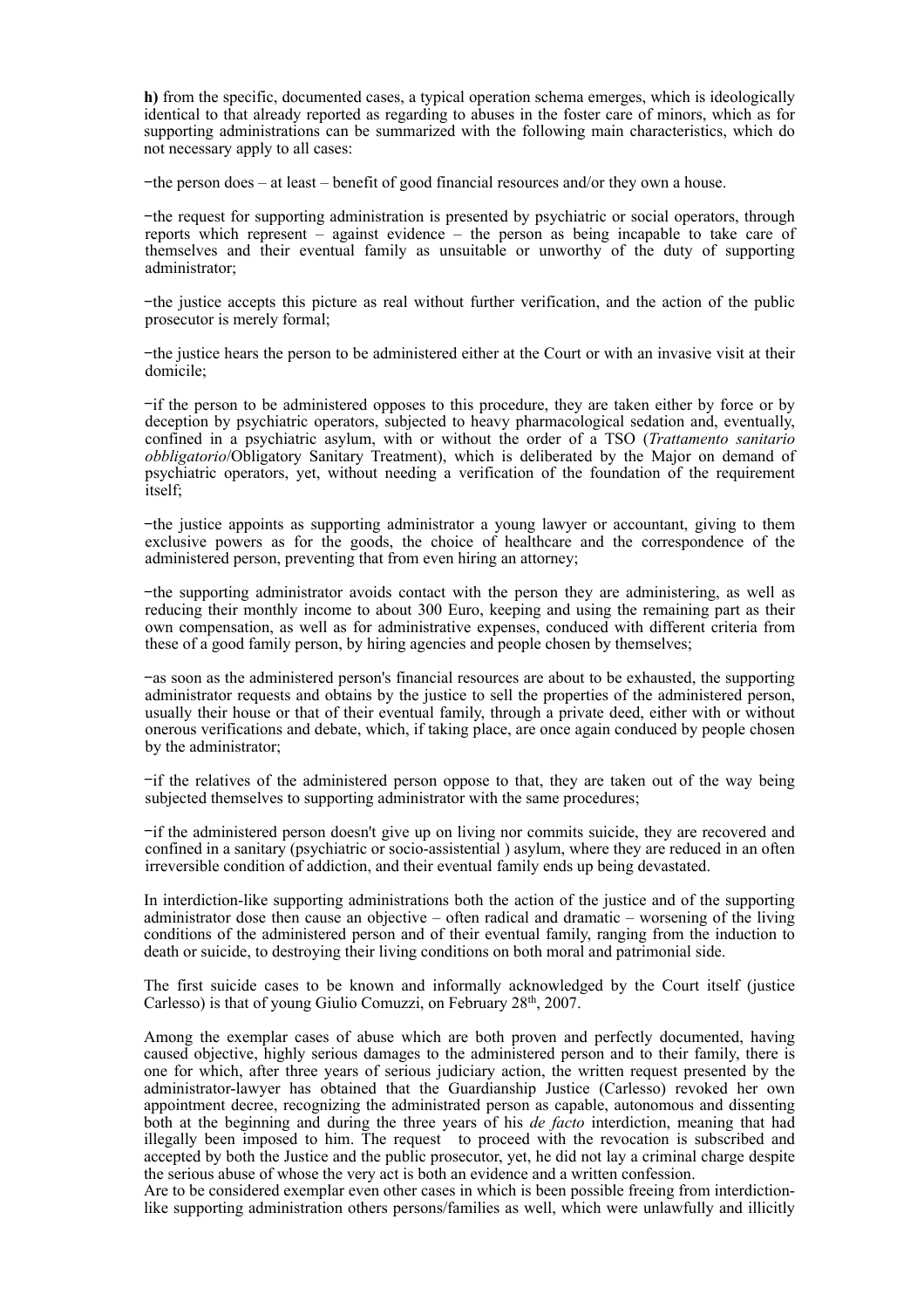subjected to that restriction despite being capable.

## **4. Fundamental human and civil rights which were violated and judiciary guarantees.**

So, this is an extraordinary, localized example of systematic violation of fundamental human and civil rights concerning legal capacity, especially when it comes to the dignity of person to private property, consent to medical treatment and personal correspondence, of the rights of infancy and the rights and duties of family, not to mention the violation of the right of counsel for their defense.

As for this last point, after many reports and press campaigns, Guardianship Justices limited their action to formalize an address to the person to be administered to seek for an attorney, whose practical efficacy remains, yet, doubtful unless arguing against the assumed constitutionality of the actually illegitimate norms previously underlined.

In the international regulation, in that of the European Community, in that of Italy and in the regulation of the Free Territory of Trieste, the human and civil rights we mentioned are especially granted by: the Charter of the United Nations, the Universal Declaration of Human Rights, the International Convention on the Rights of Child, the International Convention on Civil and Political Rights, European Convention on Human Rights. As for Italy: by the Constitution of the Italian Republic as well as by the related norms of the Codes of Civil Law and Criminal Law. As for Trieste: by articles 4 e 5 of Annex VI of the Treaty of Peace of Paris of February 10th between Allied and Associated Powers with Italy.

## **5. Jurisdiction and territorial competence**

This report regards the violation of human and civil rights committed by local Italian judiciary and administrative authorities against the citizens of the Free Territory of Trieste, subject to the temporary civil administration of the Italian Government under special trusteeship of the United Nations, assigned and accepted with the Memorandum of Understanding of London of October 5<sup>th</sup>, 1954 in execution of the Treaty of Peace of Paris of February 10th 1947, artt. 21, 85 and Annex VII.

The respect of this Mandate is imposed to the administering Italian Government by the specified instruments of international right, as well as by the Constitution of the Italian Republic, artt. 10 first comma and 117 first comma.

Because of this, the reported violations of civil rights committed by the Italian authorities constitute, at the same time, a subversive violation of international right, of the Italian legal system, of the European communitarian regulation as well as of that of the Free Territory of Trieste.

As for the Italian regulation, criminal investigations concerning the acts of Italian judiciary organs committed in Trieste, ex art. 11 Code of Criminal Procedure is concern of the Public Prosecutor Office at the Court of Bologna.

# **6. Active and passive legitimation**

The present report is formed and deposited by the Movimento Trieste Libera - MTL (Free Trieste Movement) as representative of the individual and collegial, legitimate interests of a relevant part of the sovereign population of the Free Territory of Trieste.

Because of said role, as for these violations, the Movimento Trieste Libera reserves to itself both its constitution as civil part within the criminal trials somewhat originated from this report, and the promotion of class actions in the international, communitarian, Italian and Triestine pertinent Courts.

# **7. Requests**

The Movimento Trieste Libera, which presents this report in person of its legal representative, the President, requests to all competent international, European, Italian and Triestine authorities to:

#### **A. - put in action immediate investigations as regarding the reported facts;**

**B.- assuming immediate measures to cease the reported abuses,** even taking into consideration the profiles of unconstitutionality of the norms, as well as reserving  $-$  even separately  $-$  to ourselves the demonstration that the Italian temporary civil administration of the Free Territory of Trieste, starting in 1954 up to nowadays, rightfully extended the general principles of the Italian regulation to our country, but did not extend any specific Italian laws to it.